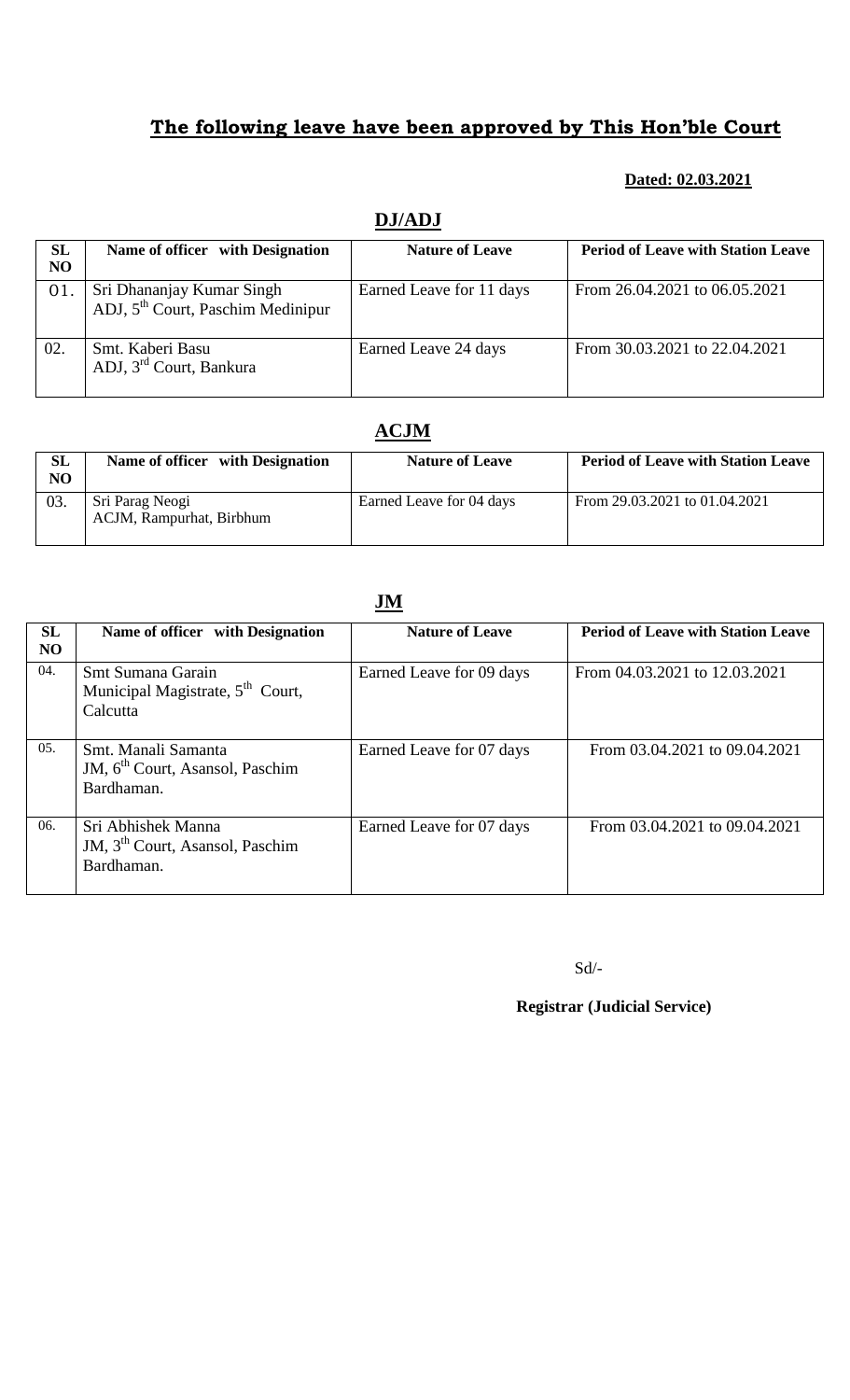### **Dated: 02.03.2021**

## **DJ/ADJ**

| <b>SL</b><br>NO | Name of officer with Designation                                       | <b>Nature of Leave</b>   | <b>Period of Leave with Station Leave</b> |
|-----------------|------------------------------------------------------------------------|--------------------------|-------------------------------------------|
| 01.             | Sri Subhendu Samanta,<br>Chief Judge, City Sessions Court,<br>Calcutta | Earned Leave for 05 days | From 22.02.2021 to 26.02.2021             |

# **ADJ, FTC/ CJ(SD)**

| <b>SL</b><br>N <sub>O</sub> | Name of officer with Designation                                                           | <b>Nature of Leave</b>          | <b>Period of Leave with Station Leave</b> |
|-----------------------------|--------------------------------------------------------------------------------------------|---------------------------------|-------------------------------------------|
| 02.                         | Sri Samaresh Bera<br>$CJ(SD)$ , 3 <sup>rd</sup> Court, Barasat, North 24<br>Parganas       | Quarantine Leave for 12<br>days | From 01.02.2021 to 12.02.2021             |
| 03.                         | Smt. Himika Das (Banerjee)<br>$CJ(SD)$ , 1 <sup>st</sup> Court, Tamluk, Purba<br>Medinipur | Earned Leave for 25 days        | From 06.01.2021 to 30.01.2021             |
| 04.                         | Sri Suvadip Chowdhury<br>ADJ, FTC-I, Alipore, 24 Pgs (S)                                   | Commuted Leave for 11 days      | From 18.12.2020 to 28.12.2020             |

## **JM**

| <b>SL</b><br>N <sub>O</sub> | Name of officer with Designation                                            | <b>Nature of Leave</b>     | <b>Period of Leave with Station</b><br>Leave |
|-----------------------------|-----------------------------------------------------------------------------|----------------------------|----------------------------------------------|
| 05.                         | Smt. Keya Mandal (Raha)<br>JM, $2nd$ Court, Malda                           | Earned Leave for 08 days   | From 15.02.2021 to 22.02.2021                |
| 06.                         | Smt Pradipta Bhattacharya<br>JM, $8th$ Court, Alipore, 24 Pgs (S)           | Commuted Leave for 05 days | From 29.01.2021 to 02.02.2021                |
| 07.                         | Sri Prajjwal Ghosh<br>JM, 2 <sup>nd</sup> Court, Kalna, Purba<br>Bardhaman. | Earned Leave for 05 days   | From 08.02.2021 to 12.02.2021                |
| 08.                         | Smt. Moumita Ray<br>MM, 11 <sup>th</sup> Court, Calcutta                    | Commuted leave for 08 days | From 30.01.2021 to 06.02.2021                |

# **CJ(JD)**

| <b>SL</b><br>N <sub>O</sub> | Name of officer with Designation                                                    | <b>Nature of Leave</b>   | <b>Period of Leave with Station</b><br>Leave |
|-----------------------------|-------------------------------------------------------------------------------------|--------------------------|----------------------------------------------|
| 09.                         | Mrs. Sabilaa Rahman<br>$CJ(JD)$ , 1 <sup>st</sup> Court, Berhampore,<br>Murshidabad | Earned Leave for 05 days | From 20.02.2021 to 24.02.2021                |

 **Registrar (Judicial Service)**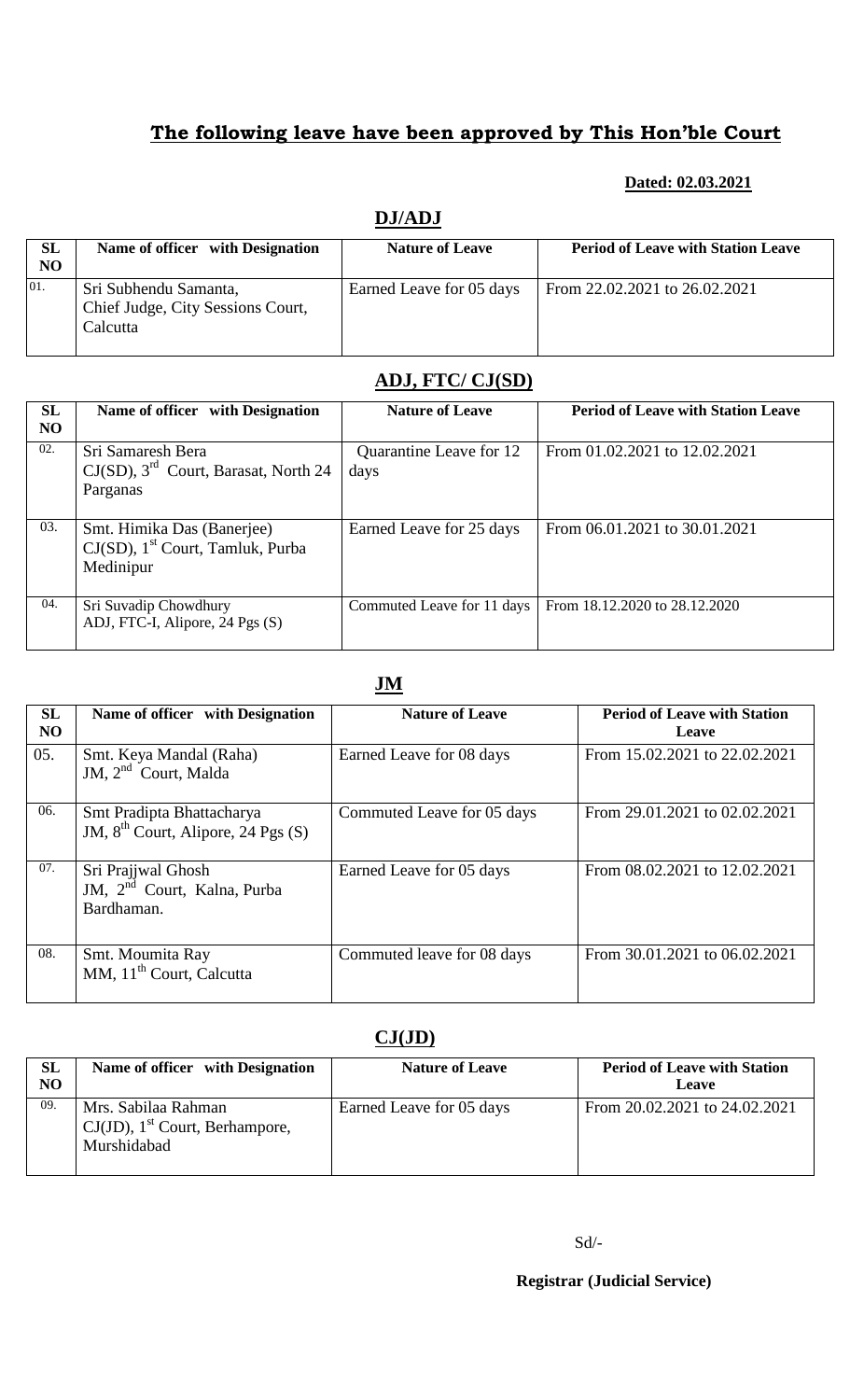### **Dated 02.03.2021**

## **CASUAL LEAVE DJ/ ADJ**

| <b>SL</b><br>NO. | Name of officer with<br><b>Designation</b>                         | <b>Nature of Leave</b>   | <b>Period of Leave with Station Leave</b> |
|------------------|--------------------------------------------------------------------|--------------------------|-------------------------------------------|
| 01               | Supratim Dasgupta<br>ADJ, 5 <sup>th</sup> Court, Krishnagar, Nadia | CL for 02 days           | CL:23.02.2021,<br>24.02.2021              |
| 02               | Pinaki Mitra<br>ADJ, FTC, Katwa, Purba<br><b>Bardhaman</b>         | Station leave permission | SL:26.02.2021(E)<br>To $01.03.2021(M)$    |
| 03               | Dinanath Prasad<br>ADJ, $3rd$ Court, Suri, Birbhum                 | Station leave permission | SL:26.02.2021(E)<br>To $01.03.2021(M)$    |

 Sd/- **Registrar (Judicial Service)**